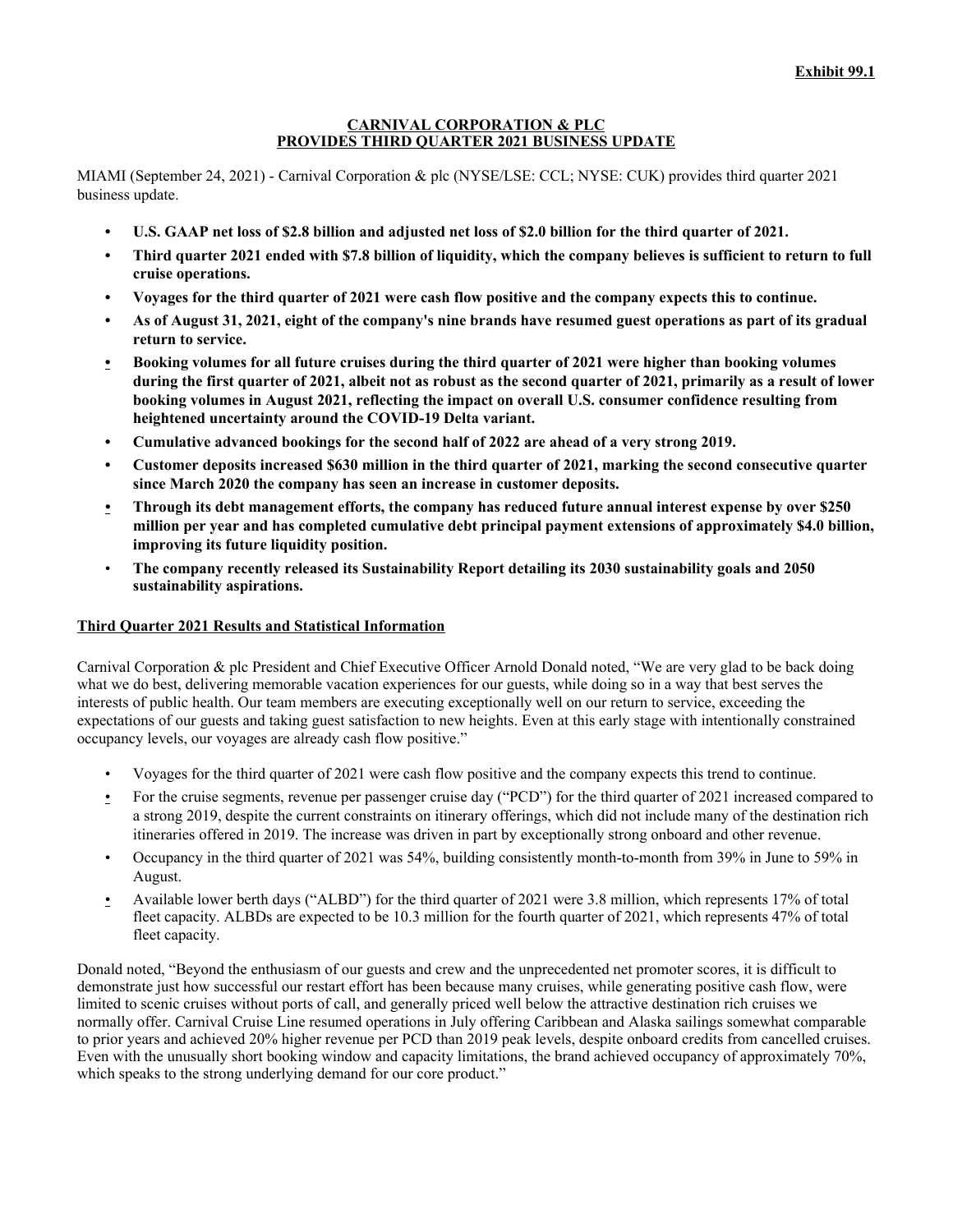The company's monthly average cash burn rate for the third quarter of 2021 was \$510 million, which was better than previous guidance and in line with the \$500 million monthly average cash burn rate for the first half of 2021. The monthly average cash burn rate includes revenues earned on voyages, ongoing ship operating and administrative expenses, restart spend, working capital changes (excluding changes in customer deposits), interest expense and capital expenditures (net of export credit facilities), and excludes scheduled debt maturities as well as other cash collateral to be provided.

As the company continues its return to service, it expects to continue incurring incremental restart related spend, including the cost of returning ships to guest cruise operations, returning crew members to its ships and maintaining enhanced health and safety protocols. The company expects the monthly average cash burn rate for the fourth quarter to be higher than the prior quarters of 2021, due to the timing of incremental restart expenditures.

The gradual resumption of the company's guest cruise operations continues to have a material impact on all aspects of its business, including the company's liquidity, financial position and results of operations. The company expects a net loss on both a U.S. GAAP and adjusted basis for the quarter and year ending November 30, 2021.

## **Resumption of Guest Cruise Operations**

Donald added, "Being the largest in our industry, it is not surprising that we are now successfully operating at a larger scale than anyone else in the industry. Our protocols have been working well and are enabling us to build occupancy levels as we return more ships to service. Looking forward, we continue to work towards resuming full guest cruise operations by next spring, in time for our important summer season, where we make the bulk of our operating profit."

As of August 31, 2021, eight of the company's nine brands have resumed guest cruise operations as part of its gradual return to service, with 35% of its capacity operating with guests on board. The company has already announced plans to resume guest cruise operations with 50 ships, or 61% of its capacity, by November 30, 2021 and 71 ships, or 75% of its capacity, by June 2022, with more announcements forthcoming for the remaining ships. For more detailed information on the resumption of guest cruise operations, refer to the Ships in Service and Announced Restarts by Brand tables at the end of this release.

Consistent with its planned gradual resumption of guest cruise operations, the company continues to expect to have its full fleet back in operation in the spring of 2022. While the company will benefit from the disposal of 19 smaller, less efficient ships since the beginning of the pause in guest cruise operations, the company is forecasting its ship operating expenses, on a per ALBD basis, for 2022 to be higher than 2019. This is driven by a portion of its fleet being in pause status for part of the year, restart related expenses and the cost of maintaining enhanced health and safety protocols.

The company has worked closely with health and medical experts globally and nationally, as well as with authorities in destination countries, to put in place comprehensive health and safety protocols for protection against and mitigation of COVID-19 across the entire cruise experience for all of the company's nine brands. This includes cross-industry learnings and best practices based on the proven health and safety record of industry-wide sailings, and input from top scientists and public health, epidemiological and policy experts. Protocols have been and will continue to be updated based on evolving scientific and medical knowledge related to mitigation strategies. Details about enhanced protocols, including the latest information and requirements for each of the company's brands, is available on their website.

## **Update on Bookings**

Donald added, "Our booked position for the second half of 2022 is at a new historical high, including our seasonally strong third quarter with all our ships planned to be in operation, despite reduced marketing spending. The broader environment for travel, while choppy, has improved dramatically since last summer and we believe it should improve even further by next summer, if the current trend of vaccine roll outs and advancements in therapies continues. We have also opened bookings for further out cruises in 2023, with unprecedented early demand."

Booking volumes for all future cruises during the third quarter of 2021 were higher than booking volumes during the first quarter of 2021, albeit not as robust as the second quarter of 2021, primarily as a result of lower booking volumes in August 2021, reflecting the impact on overall U.S. consumer confidence resulting from heightened uncertainty around the COVID-19 Delta variant. Cumulative advanced bookings for the second half of 2022 are ahead of a very strong 2019 as of August 31, 2021. (Due to the gradual resumption in guest cruise operations, the company's current booking trends will be compared to booking trends for 2019 sailings.)

Total customer deposits increased \$630 million to \$3.1 billion as of August 31, 2021 from \$2.5 billion as of May 31, 2021. For the second consecutive quarter since March 2020, the company has continued to see an increase in customer deposits.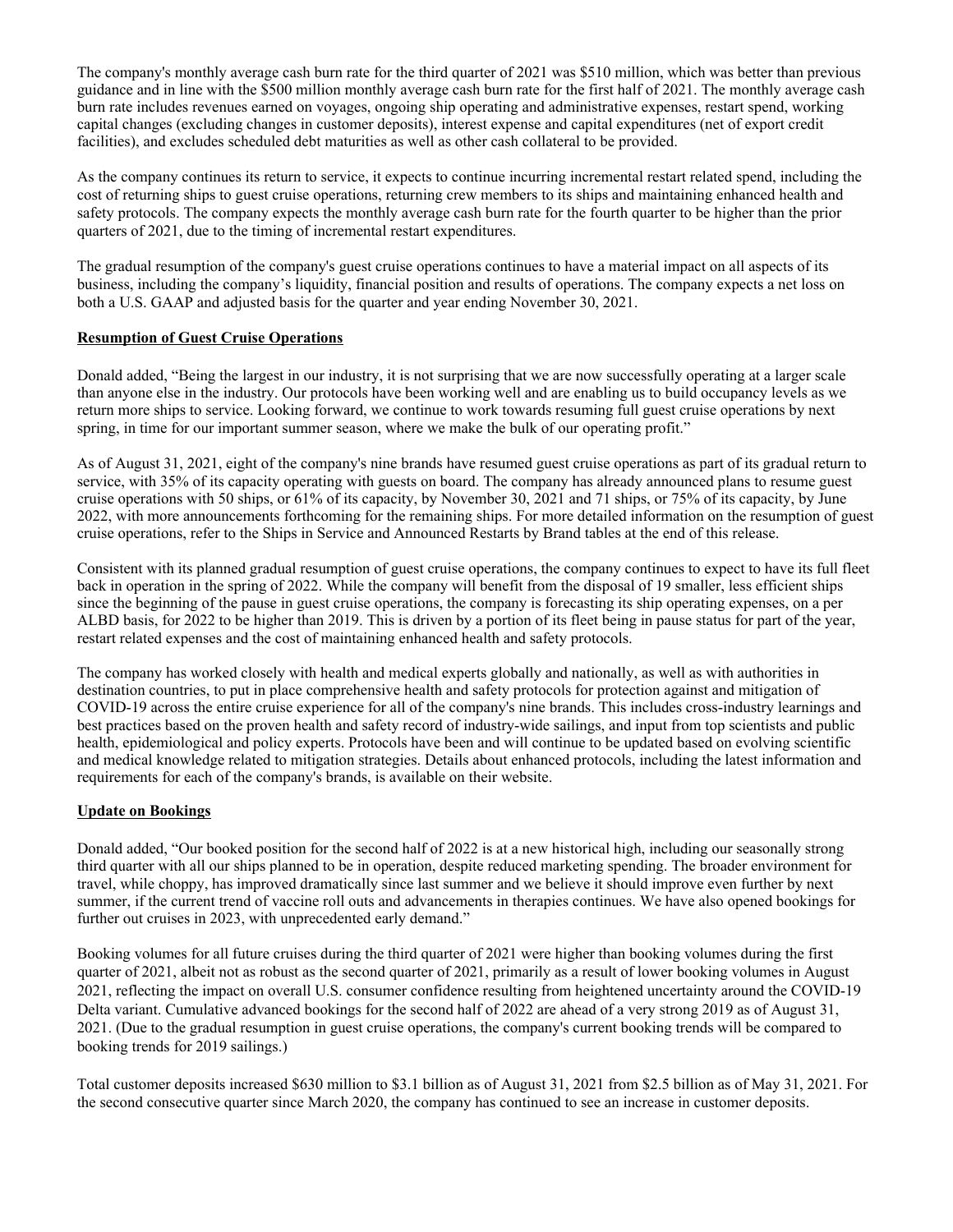# **Refinancing**

Carnival Corporation & plc Chief Financial Officer David Bernstein noted, "We ended the third quarter with \$7.8 billion of liquidity. We believe we have sufficient liquidity to get us back to full operations and continue to be focused on pursuing refinancing opportunities to reduce interest rates and extend maturities. To date, through our debt management efforts, we have reduced our future annual interest expense by over \$250 million per year and have completed cumulative debt principal payment extensions of approximately \$4.0 billion, improving our future liquidity position."

During the third quarter of 2021 the company:

- Completed the repricing of its first-priority senior secured term loan facility, reducing the overall interest rate and future annual interest expense by over \$120 million per year.
- Completed additional European Debt Holiday amendments, resulting in cumulative deferred principal of \$1.7 billion.
- Issued \$2.4 billion of new bonds and repaid \$2.0 billion of existing higher rate debt, effectively extending maturities to 2028 and reducing interest expense by \$135 million annually.
- Under the stock swap program, repurchased 4.6 million shares of Carnival plc ordinary shares with the proceeds from selling the same amount of Carnival Corporation's common stock, increasing liquidity by \$10 million as a result of the difference in market price for the company's two listings.

As of August 31, 2021, the company's outstanding debt maturities are as follows:

| <i>(in billions)</i>                       |  |  | 4Q 2021 1Q 2022 2Q 2022 3Q 2022 4Q 2022         |  |  |
|--------------------------------------------|--|--|-------------------------------------------------|--|--|
| Principal payments on outstanding debt (a) |  |  | $\text{\AA}$ \$ 0.2 \$ 0.3 \$ 0.4 \$ 0.4 \$ 1.3 |  |  |

(a) Excluding the revolving credit facility. As of August 31, 2021, borrowings under the revolving credit facility were \$3.1 billion.

#### **Sustainability Update**

Donald continued, "We are very pleased to affirm our ongoing commitment to sustainability through the recent publication of our 11<sup>th</sup> annual Sustainability Report, Sustainable from Ship to Shore."

Recently, the company released its Sustainability Report, developed in accordance with the widely recognized Global Reporting Initiative ("GRI") standard, detailing its 2030 sustainability goals and 2050 sustainability aspirations. For the first time, the company has incorporated two additional disclosure frameworks, the Sustainability Accounting Standards Board ("SASB") and the Task Force on Climate-Related Financial Disclosures ("TCFD") into its sustainability report.

The company is proud of the achievement of its 2020 sustainability goals and the progress it has made to date on managing its carbon footprint, improving resource efficiency and strengthening its workforces and communities. To build on these achievements, the company's latest report establishes a full suite of new sustainability goals for 2030 and aspirations for 2050 in six focus areas, which were initially announced in June 2021 as a preview of the company's strategic direction for sustainability efforts over time. The six critical focus areas which are aligned with the United Nations Sustainable Development Goals are:

- Climate action
- Circular economy
- Sustainable tourism
- Good health and well-being
- Diversity, equity and inclusion
- Biodiversity and conservation

In each focus area, the company has specified goals, targets and aspirations that guide its strategy to further strengthen the Environmental, Social and Governance performance of the organization. The company's 2050 sustainability aspirations are aligned with the Paris Agreement on climate change, and its aspiration to achieve net carbon-neutral ship operations exceeds the International Maritime Organization ("IMO") goal of 50% absolute emission reduction by 2050. For more detailed information on the company's 2030 goals and 2050 aspirations, see the company report issued on [www.carnivalsustainability.com.](http://www.carnivalsustainability.com/)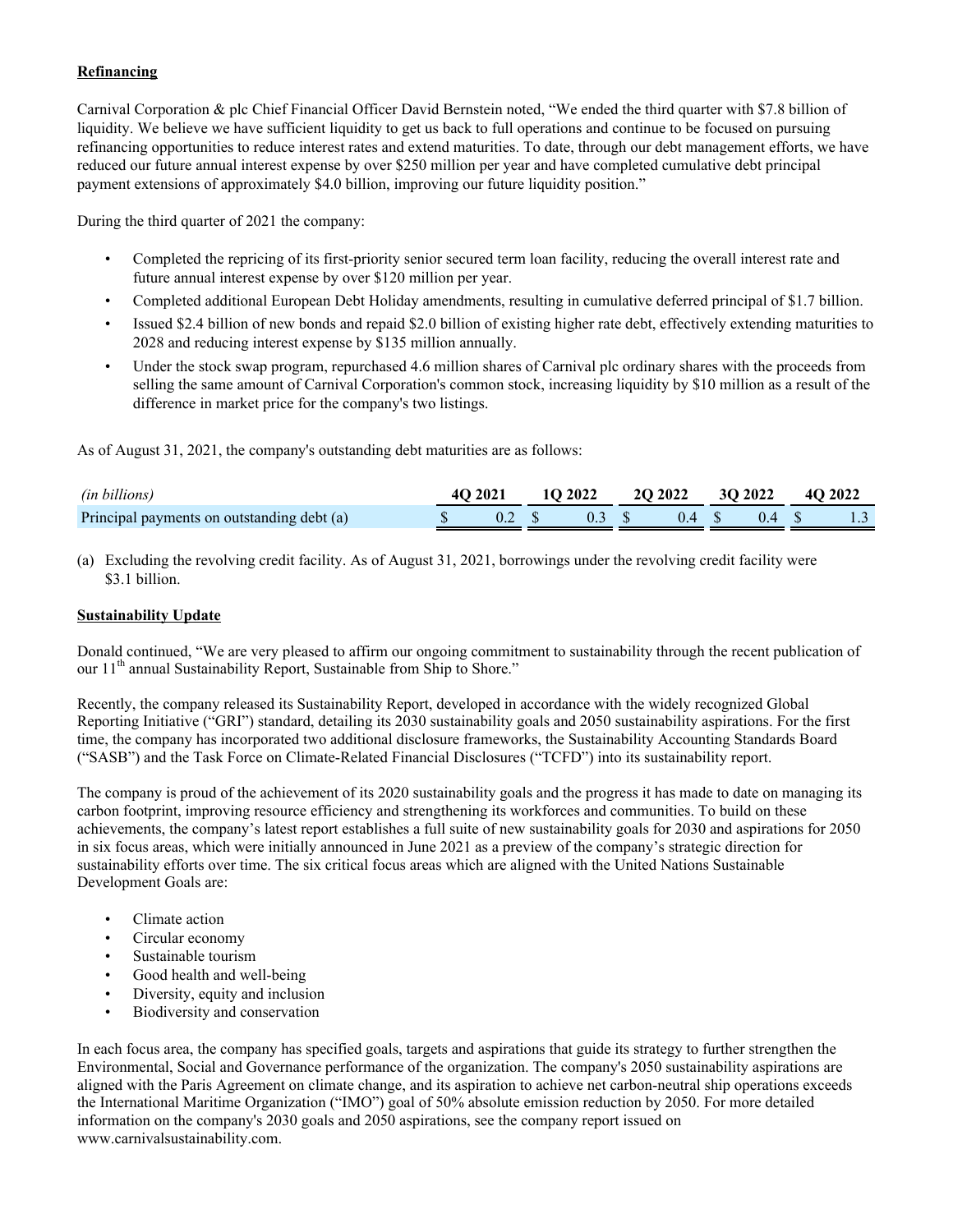# **Other Recent Highlights**

- *Costa Firenze*, Costa Cruises' newest ship, departed on its maiden voyage from the port of Savona.
- Holland America Line took delivery of *Rotterdam*, becoming the 11<sup>th</sup> ship in its fleet.
- *• Mardi Gras*, Carnival Cruise Line's newest and most innovative ship and the first cruise ship in the Americas to be powered by eco-friendly Liquefied Natural Gas ("LNG"), departed on its maiden voyage from Port Canaveral.
- *Iona*, P&O Cruises' (UK) newest and most innovative ship and the first cruise ship in the UK to be powered by LNG, departed on its maiden voyage from Southampton, England.
- Carnival Corporation celebrates the  $20<sup>th</sup>$  anniversary of Princess Cruises' history-making shore power, its revolutionary program, which paved the way for shore power availability at 15 ports and growing.
- Seabourn was named the top cruise line for 2021 by the readers of Travel + Leisure in the magazine's annual World's Best Awards.
- Carnival Corporation announced a new initiative to facilitate access to pre-cruise COVID-19 viral testing for guests of Carnival Cruise Line, Holland America Line, Princess Cruises and Seabourn at more than 1,500 convenient Quest Diagnostics patient service centers and retail pharmacy testing locations throughout the U.S.

# **Explanation of Statistical Information**

ALBD is a standard measure of passenger capacity for the period that we use to approximate rate and capacity variances, based on consistently applied formulas that we use to perform analyses to determine the main non-capacity driven factors that cause our cruise revenues and expenses to vary. ALBDs assume that each cabin we offer for sale accommodates two passengers and is computed by multiplying passenger capacity by revenue-producing ship operating days in the period.

PCD represents the number of cruise passengers on a voyage multiplied by the number of revenue-producing ship operating days for that voyage.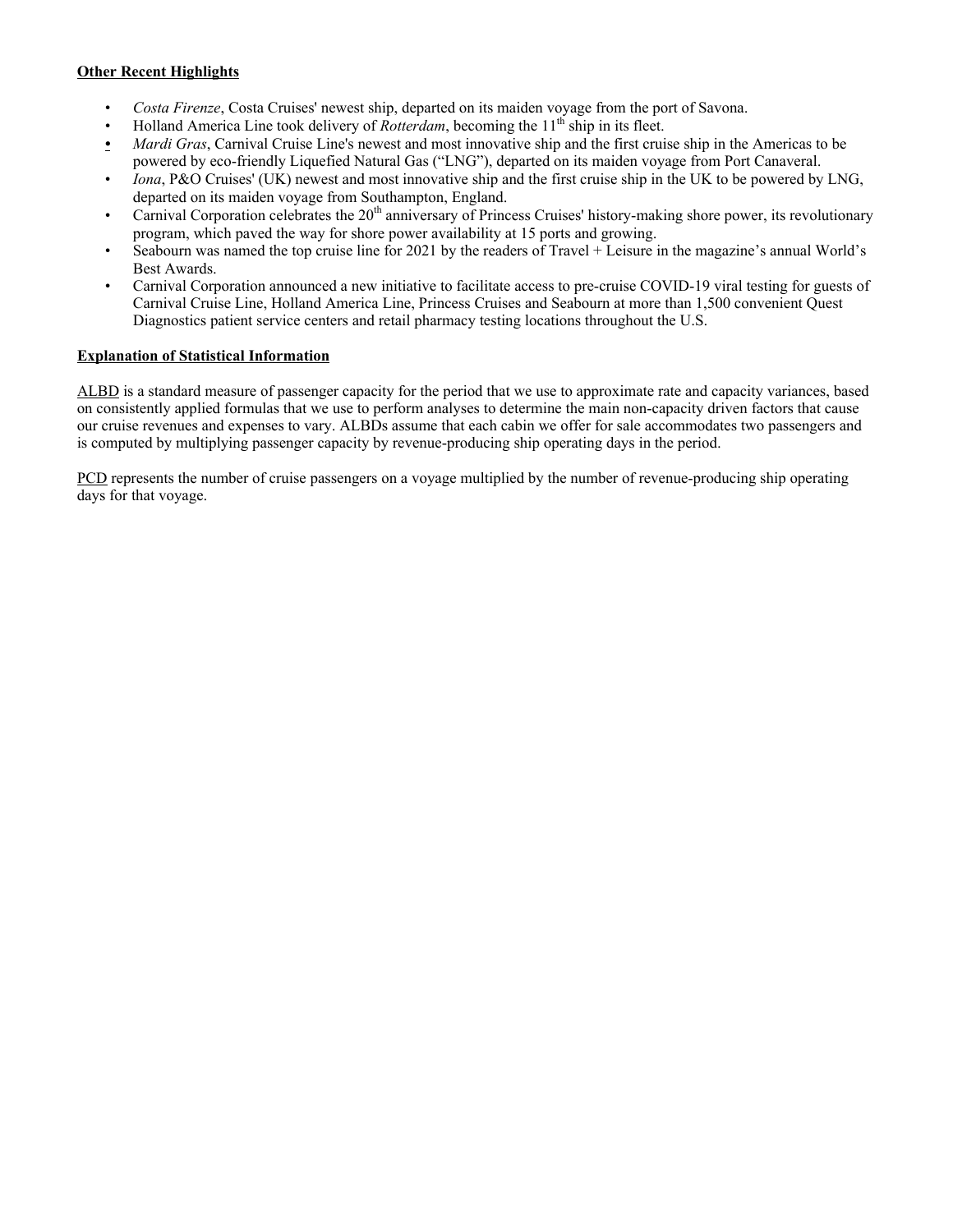# **Conference Call**

The company has scheduled a conference call with analysts at 10:00 a.m. EDT (3:00 p.m. BST) today to discuss its business update. This call can be listened to live, and additional information can be obtained, via Carnival Corporation & plc's website at [www.carnivalcorp.com](http://www.carnivalcorp.com/) and [www.carnivalplc.com.](http://www.carnivalplc.com/) 

Carnival Corporation & plc is one of the world's largest leisure travel companies with a portfolio of nine of the world's leading cruise lines. With operations in North America, Australia, Europe and Asia, its portfolio features – Carnival Cruise Line, Princess Cruises, Holland America Line, P&O Cruises (Australia), Seabourn, Costa Cruises, AIDA Cruises, P&O Cruises (UK) and Cunard.

Additional information can be found on [www.carnivalcorp.com,](http://www.carnivalcorp.com/) [www.carnivalsustainability.com,](http://www.carnivalsustainability.com/) [www.carnival.com,](http://www.carnival.com/) [www.princess.com,](http://www.princess.com/) [www.hollandamerica.com,](http://www.hollandamerica.com) [www.pocruises.com.au,](http://www.pocruises.com.au) [www.seabourn.com,](http://www.seabourn.com) [www.costacruise.com,](http://www.costacruise.com)  [www.aida.de,](http://www.aida.de) [www.pocruises.com](http://www.pocruises.com) and [www.cunard.com.](http://www.cunard.com)

Roger Frizzell Beth Roberts +1 305 406 7862 +1 305 406 4832

# **MEDIA CONTACT INVESTOR RELATIONS CONTACT**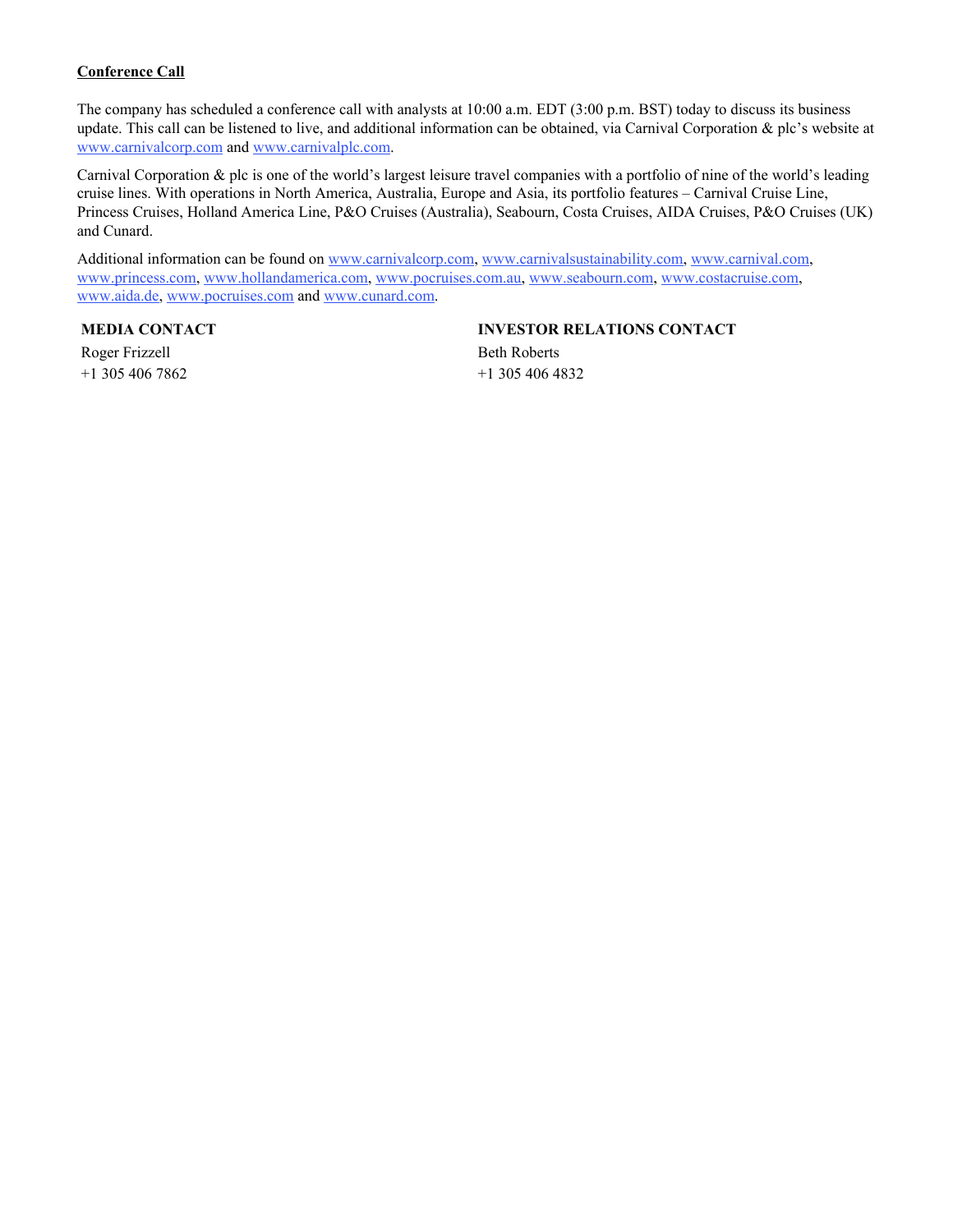# **Cautionary Note Concerning Factors That May Affect Future Results**

Some of the statements, estimates or projections contained in this document are "forward-looking statements" that involve risks, uncertainties and assumptions with respect to us, including some statements concerning future results, operations, outlooks, plans, goals, reputation, cash flows, liquidity and other events which have not yet occurred. These statements are intended to qualify for the safe harbors from liability provided by Section 27A of the Securities Act of 1933 and Section 21E of the Securities Exchange Act of 1934, as amended. All statements other than statements of historical facts are statements that could be deemed forward-looking. These statements are based on current expectations, estimates, forecasts and projections about our business and the industry in which we operate and the beliefs and assumptions of our management. We have tried, whenever possible, to identify these statements by using words like "will," "may," "could," "should," "would," "believe," "depends," "expect," "goal," "anticipate," "forecast," "project," "future," "intend," "plan," "estimate," "target," "indicate," "outlook," and similar expressions of future intent or the negative of such terms.

Forward-looking statements include those statements that relate to our outlook and financial position including, but not limited to, statements regarding:

- 
- 
- 
- 
- 
- Estimates of ship depreciable lives and residual values
- Pricing Goodwill, ship and trademark fair values
- Booking levels Liquidity and credit ratings
- Occupancy Adjusted earnings per share
- Interest, tax and fuel expenses Return of guest cruise operations
- Currency exchange rates Impact of the COVID-19 coronavirus global pandemic on our financial condition and results

Because forward-looking statements involve risks and uncertainties, there are many factors that could cause our actual results, performance or achievements to differ materially from those expressed or implied by our forward-looking statements. This note contains important cautionary statements of the known factors that we consider could materially affect the accuracy of our forward-looking statements and adversely affect our business, results of operations and financial position. Additionally, many of these risks and uncertainties are currently amplified by and will continue to be amplified by, or in the future may be amplified by, the COVID-19 outbreak. It is not possible to predict or identify all such risks. There may be additional risks that we consider immaterial or which are unknown. These factors include, but are not limited to, the following:

- COVID-19 has had, and is expected to continue to have, a significant impact on our financial condition and operations, which impacts our ability to obtain acceptable financing to fund resulting reductions in cash from operations. The current, and uncertain future, impact of the COVID-19 outbreak, including its effect on the ability or desire of people to travel (including on cruises), is expected to continue to impact our results, operations, outlooks, plans, goals, reputation, litigation, cash flows, liquidity, and stock price.
- World events impacting the ability or desire of people to travel have and may continue to lead to a decline in demand for cruises.
- Incidents concerning our ships, guests or the cruise vacation industry as well as adverse weather conditions and other natural disasters have in the past and may, in the future, impact the satisfaction of our guests and crew and lead to reputational damage.
- Changes in and non-compliance with laws and regulations under which we operate, such as those relating to health, environment, safety and security, data privacy and protection, anti-corruption, economic sanctions, trade protection and tax have in the past and may, in the future, lead to litigation, enforcement actions, fines, penalties and reputational damage.
- Breaches in data security and lapses in data privacy as well as disruptions and other damages to our principal offices, information technology operations and system networks, including the recent ransomware incidents, and failure to keep pace with developments in technology may adversely impact our business operations, the satisfaction of our guests and crew and may lead to reputational damage.
- Ability to recruit, develop and retain qualified shipboard personnel who live away from home for extended periods of time may adversely impact our business operations, guest services and satisfaction.
- Increases in fuel prices, changes in the types of fuel consumed and availability of fuel supply may adversely impact our scheduled itineraries and costs.
- Fluctuations in foreign currency exchange rates may adversely impact our financial results.
- Overcapacity and competition in the cruise and land-based vacation industry may lead to a decline in our cruise sales, pricing and destination options.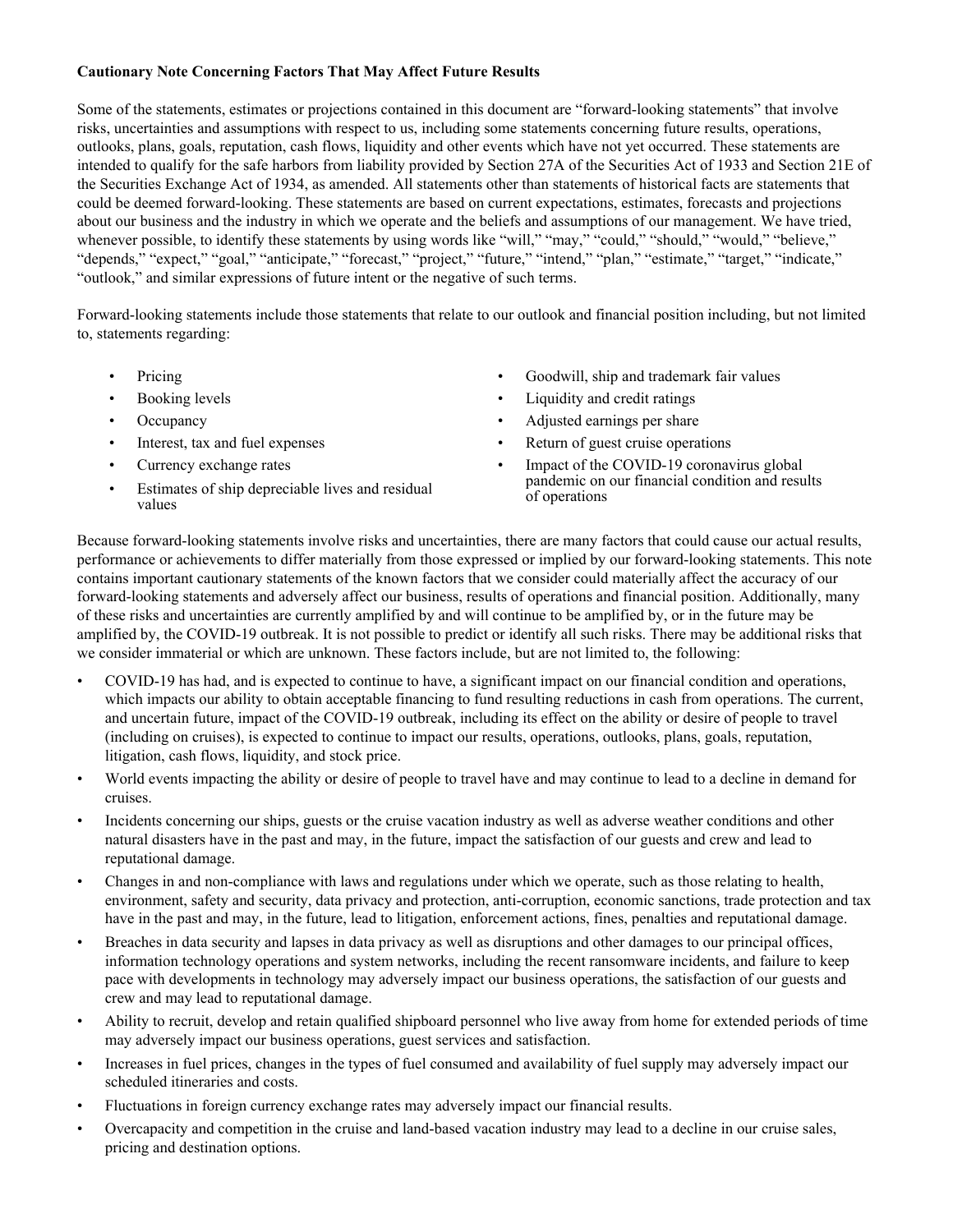• Inability to implement our shipbuilding programs and ship repairs, maintenance and refurbishments may adversely impact our business operations and the satisfaction of our guests.

The ordering of the risk factors set forth above is not intended to reflect our indication of priority or likelihood.

Forward-looking statements should not be relied upon as a prediction of actual results. Subject to any continuing obligations under applicable law or any relevant stock exchange rules, we expressly disclaim any obligation to disseminate, after the date of this document, any updates or revisions to any such forward-looking statements to reflect any change in expectations or events, conditions or circumstances on which any such statements are based.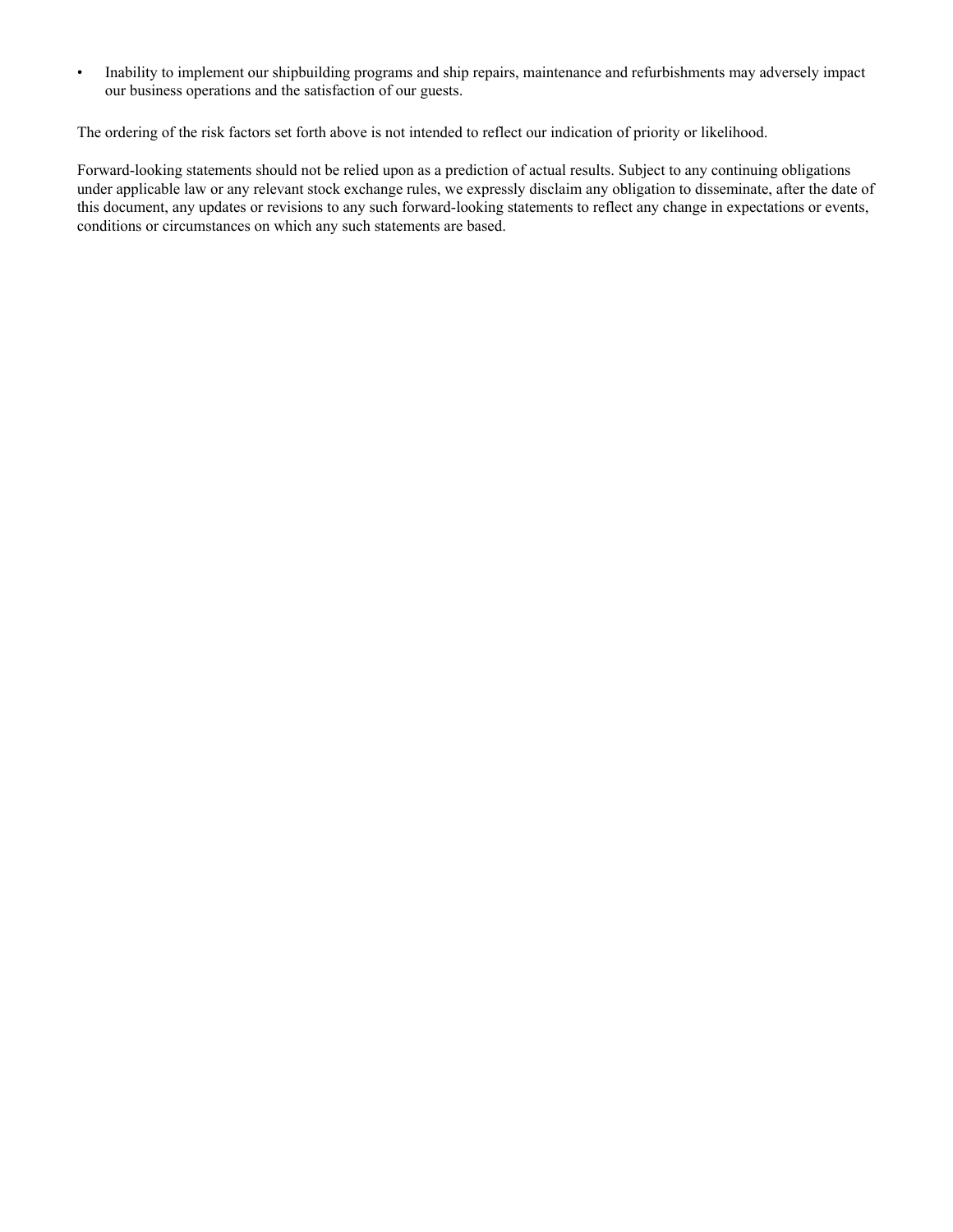# **CARNIVAL CORPORATION & PLC NON-GAAP FINANCIAL MEASURES**

|                                              | <b>Three Months Ended</b><br>August 31, |                | <b>Nine Months Ended</b><br>August 31, |  |              |  |         |
|----------------------------------------------|-----------------------------------------|----------------|----------------------------------------|--|--------------|--|---------|
| (in millions)                                |                                         | 2021           | 2020                                   |  | 2021         |  | 2020    |
| Net income (loss)                            |                                         |                |                                        |  |              |  |         |
| <b>U.S. GAAP net income (loss)</b>           | \$                                      | $(2,836)$ \$   | $(2,858)$ \$                           |  | $(6,881)$ \$ |  | (8,014) |
| (Gains) losses on ship sales and impairments |                                         | 472            | 937                                    |  | 510          |  | 3,819   |
| (Gains) losses on debt extinguishment, net   |                                         | 376            | 220                                    |  | 372          |  | 220     |
| Restructuring expenses                       |                                         | $\overline{2}$ | 3                                      |  |              |  | 42      |
| Other                                        |                                         |                |                                        |  | 17           |  |         |
| Adjusted net income (loss)                   |                                         | $(1,986)$ \$   | $(1,699)$ \$                           |  | (5,976)      |  | (3,930) |

## *Explanations of Non-GAAP Financial Measures*

## **Non-GAAP Financial Measures**

We use adjusted net income (loss) as a non-GAAP financial measure of our cruise segments' and the company's financial performance. This non-GAAP financial measure is provided along with U.S. GAAP net income (loss).

We believe that gains and losses on ship sales, impairment charges, gains and losses on debt extinguishments, restructuring costs and other gains and losses are not part of our core operating business and are not an indication of our future earnings performance. Therefore, we believe it is more meaningful for these items to be excluded from our net income (loss), and accordingly, we present adjusted net income (loss) excluding these items.

The presentation of our non-GAAP financial information is not intended to be considered in isolation from, as a substitute for, or superior to the financial information prepared in accordance with U.S. GAAP. It is possible that our non-GAAP financial measures may not be exactly comparable to the like-kind information presented by other companies, which is a potential risk associated with using these measures to compare us to other companies.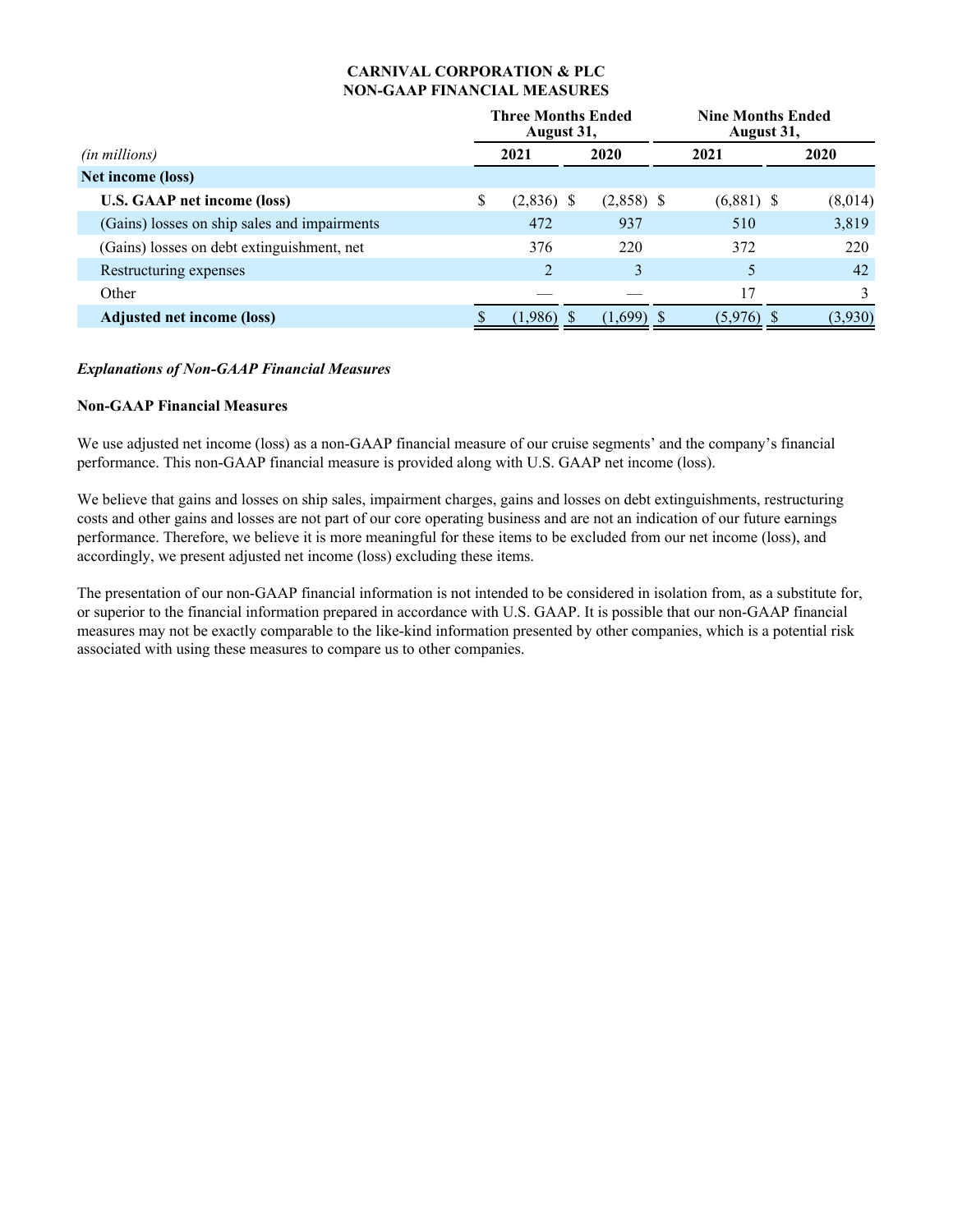| <b>Ships in Service and Announced Restarts by Brand</b> |                           |                                         |                        |                               |  |  |  |  |
|---------------------------------------------------------|---------------------------|-----------------------------------------|------------------------|-------------------------------|--|--|--|--|
|                                                         | <b>Number</b><br>of Ships | Passenger<br>Capacity<br>(Lower Berths) | % of Brand<br>Capacity | % of Total<br>Capacity<br>(a) |  |  |  |  |
| <b>North America and Australia ("NAA") Brands</b>       |                           |                                         |                        |                               |  |  |  |  |
| Carnival Cruise Line                                    | 17                        | 54,630                                  | 73 %                   |                               |  |  |  |  |
| <b>Princess Cruises</b>                                 | 10                        | 31,260                                  | 68 %                   |                               |  |  |  |  |
| Holland America Line                                    | 11                        | 22,890                                  | 100 %                  |                               |  |  |  |  |
| P&O Cruises (Australia)                                 |                           |                                         |                        |                               |  |  |  |  |
| Seabourn                                                | 6                         | 2,840                                   | 100 %                  |                               |  |  |  |  |
|                                                         | 44                        | 111,620                                 |                        | 73 %                          |  |  |  |  |
| Europe and Asia ("EA") Brands                           |                           |                                         |                        |                               |  |  |  |  |
| Costa Cruises                                           | 8                         | 30,170                                  | 72 %                   |                               |  |  |  |  |
| <b>AIDA</b> Cruises                                     | 10                        | 26,800                                  | 74 %                   |                               |  |  |  |  |
| P&O Cruises (UK)                                        | 6                         | 19,000                                  | 100 %                  |                               |  |  |  |  |
| Cunard                                                  | 3                         | 6,820                                   | $100\%$                |                               |  |  |  |  |
|                                                         | 27                        | 82,790                                  |                        | 80 %                          |  |  |  |  |
|                                                         | 71                        | 194,410                                 |                        | $75\%$                        |  |  |  |  |

(a) NAA Brands capacity for 60 ships, EA Brands capacity for 35 ships, total company capacity for 95 ships, including newbuild deliveries through June 2022

|  |  | <b>Ships in Service and Announced Restarts by Ship</b> |  |
|--|--|--------------------------------------------------------|--|
|  |  | in Order of Actual or Announced Restart Date           |  |

|                   | <b>Ship Name</b> | <b>Passenger Capacity</b><br>(Lower Berths) |
|-------------------|------------------|---------------------------------------------|
| <b>March 2021</b> |                  |                                             |
|                   | <b>AIDAperla</b> | 3,280                                       |
|                   |                  |                                             |
| <b>May 2021</b>   |                  |                                             |
|                   | Costa Smeralda   | 5,220                                       |
|                   | Costa Luminosa   | 2,260                                       |
|                   | <b>AIDAsol</b>   | 2,190                                       |
|                   | <b>AIDAblu</b>   | 2,200                                       |
|                   |                  |                                             |
| <b>June 2021</b>  |                  |                                             |
|                   | Costa Deliziosa  | 2,260                                       |
|                   | <b>Britannia</b> | 3,640                                       |
|                   |                  |                                             |
| <b>July 2021</b>  |                  |                                             |
|                   | Seabourn Ovation | 600                                         |
|                   | Carnival Vista   | 3,930                                       |
|                   | Costa Firenze    | 4,240                                       |
|                   | Carnival Horizon | 3,960                                       |
|                   | <b>AIDAprima</b> | 3,280                                       |
|                   | Carnival Breeze  | 3,690                                       |
|                   | Seabourn Odyssey | 460                                         |
|                   | Nieuw Amsterdam  | 2,100                                       |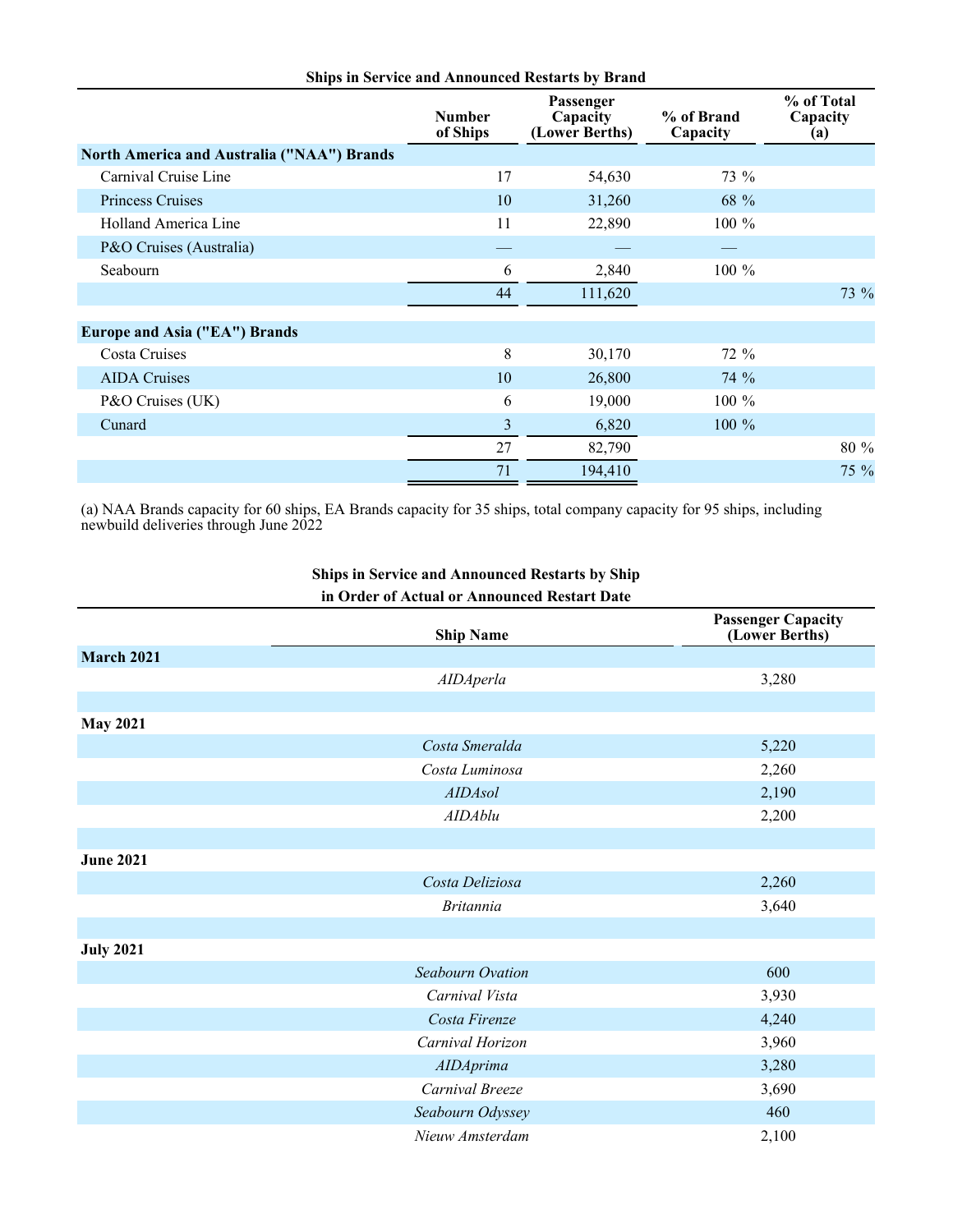| Majestic Princess               | 3,560          |
|---------------------------------|----------------|
| Carnival Miracle                | 2,120          |
| AIDAstella                      | 2,200          |
| Regal Princess                  | 3,560          |
| Mardi Gras                      | 5,280          |
| <b>AIDAmar</b>                  | 2,190          |
|                                 |                |
| August 2021                     |                |
| Iona                            | 5,200          |
| Carnival Magic                  | 3,690          |
| Queen Elizabeth                 | 2,080          |
| Carnival Sunrise                | 2,980          |
| Eurodam                         | 2,100          |
| Carnival Panorama               | 4,010          |
| <b>Sky Princess</b>             | 3,660          |
|                                 |                |
| September 2021                  |                |
| <b>AIDAluna</b>                 | 2,080          |
| Carnival Pride                  | 2,120          |
| Carnival Glory                  | 2,980          |
| Carnival Dream<br>Costa Diadema | 3,640<br>3,690 |
| <b>Grand Princess</b>           | 2,600          |
|                                 |                |
| October 2021                    |                |
| Ventura                         | 3,080          |
| Carnival Freedom                | 2,980          |
| Koningsdam                      | 2,650          |
| Carnival Elation                | 2,190          |
| <b>Emerald Princess</b>         | 3,090          |
| <b>AIDAdiva</b>                 | 2,070          |
| Rotterdam                       | 2,670          |
| <b>Ruby Princess</b>            | 3,080          |
|                                 |                |
| November 2021                   |                |
| Carnival Valor                  | 2,980          |
| AIDAbella                       | 2,080          |
| <b>Enchanted Princess</b>       | 3,660          |
| Carnival Legend                 | 2,120          |
| Nieuw Statendam                 | 2,660          |
| Queen Mary 2                    | 2,680          |
| Caribbean Princess              | 3,140          |
| Costa Fascinosa                 | 2,980          |
|                                 |                |
| December 2021                   |                |
| Azura                           | 3,080          |
| Carnival Radiance               | 2,980          |